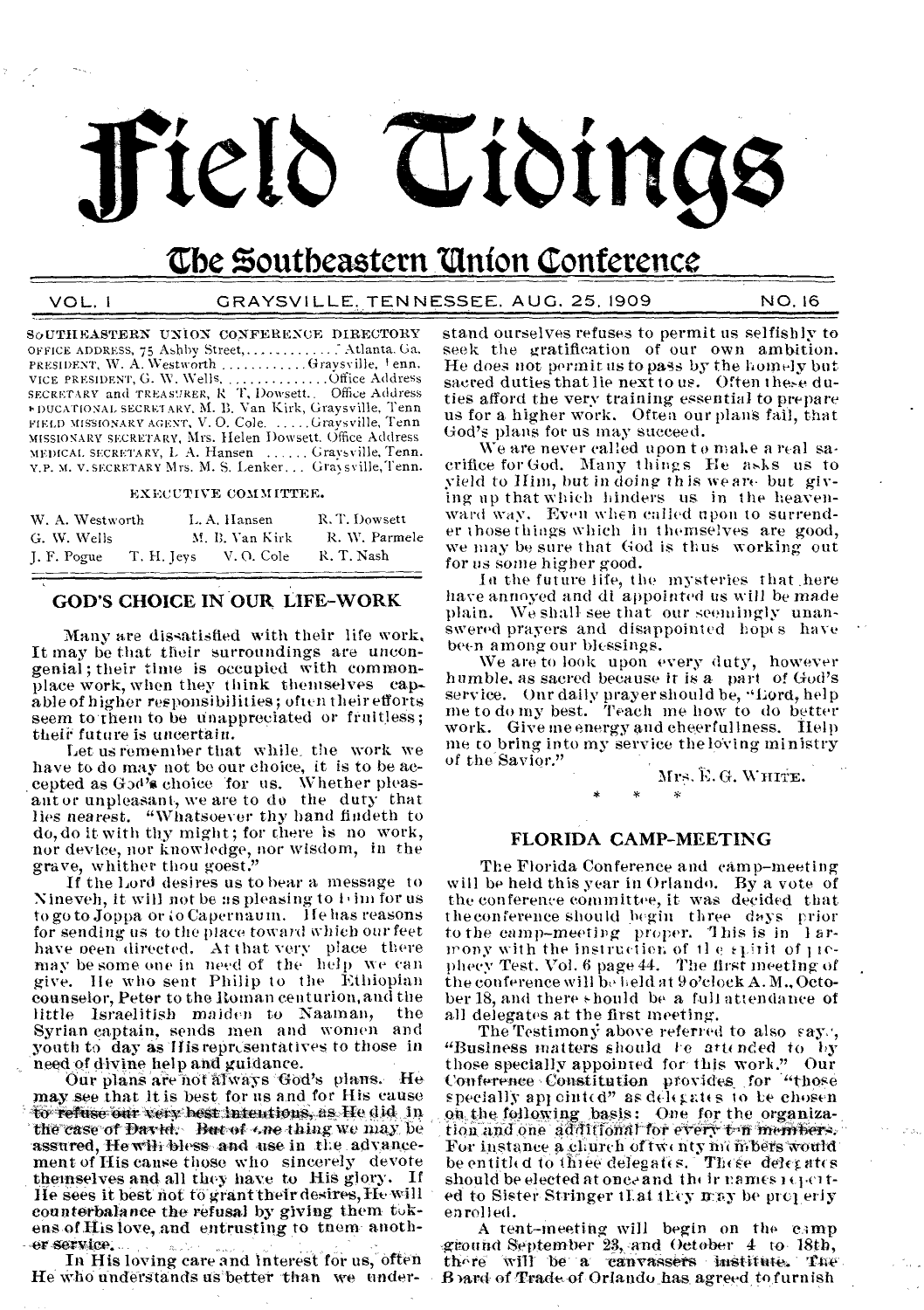us free electric current and water, and request that we tell them of anything else that they Cm do to assist. Excellent help is promised from the Union Conference, and we hope also for assistance from the General Conference. Let all begin now to plan to attend this meeting, and let those chosen as delegates feel it their duty to be present at the first meeting of the conference.

# R. W. PARMELE.

# FLORIDA

 $\sim$ The Gainaville Sabbath-School and Young People's-Convention. is now-in the past, and I ,wish to telhyou we had a feast. It is the first convention fever attended, but it will not be the last if I can help it. We had a good attendance of our people from various parts of the -state and the dear brethren and sisters of Gainesville did so much in every way to entertain us, which we all enjoyed so much. Let us always try to attend the conventions, for we hoar so many good things that we otherwise would not. It is almost as good as a camp-meeting.

Mrs. M. F. TAYLCR.

*Gainesville, Fla.* 

 $Dear$  Young People and Friends:  $-$ 

I want to express my feeling of our convention at Gainesville.

It is the first convention I ever attended, was -glad to have it here, and to have so many of the brethren and sisters from the others churches present with us and our State Secretary of the Young People's Volunterr Department.

- We enjoyed this meeting and know that the. . Lord was present with us.

It was good to meet together and should we not meet again on this earth may we meet in the earth made new.

NELLIE LEWIS. *President, Y. P. V. M. S.*  • \* \* \* 1巻 + 1。

# **TO MY BRETHREN IN FLORIDA**

• • , Since my appointments have been rearrang ed, it may be that I can not get arround to meet  $\mathbb{R}$  with you all before camp -meeting, but let all be of good cheer and plan to attend the camp-meeting which we hope will be the best ever held in ,Florida.

, I would like to visit you all, but since I have had to spend so much time in Punta Gorda to finish a good work there, I fear the appointments for Tampa, Palmetto, Ocala and Windsor will have to be omitted until after the camp-meeting.

Remember the time and place of the camp meeting. Winter Park, November 4-14.

J. W. MANNs. \*

# LIVINGSTON FLORIDA

The tent-meeting that has been in .progress here for six weeks, closed last night... The tent will be left up, however, and meetings: will be held on Sabbath and Sunday while we follow tin the work during the week by visiting and Bible work.

Several have taken their stand for the truth

and others are yet undecided so it is impossible and others are yet undetailed so it is imposition.<br>to report at this time just what has been accomplished. .

Baptism will be administered next week.

A Sabbath-School of twenty-seven members has been organized and we believe the work will continue to grow. Brethren, we earnestly solicit your prayers in behalf of the work in this place that tne Lord may bring many souls into his-precious truth.

W. II. BRANSON.

# HEALTH FOODS

\* \*

# Malted Nuts.Free

We are-getting many encouraging letters Here is a sample: "Feds received O. K. l5th inst. We are well, very well, pleased with all of them, and having used all the "Health Foods" for some years, will say, I belie ve yours euual to the best, and your prices. enable us poor,. folk to use them. Wish you all kinds of success. Look for an order from us in the very near fut ure.

# Signed JAMES PRICE,

*Comanche, \_Iowa.* 

The Southern Union Conference is not operating this factory to make money, just  $\operatorname{sim}_{i}$  ly to supply you with these foods. To come outeven on. running expenses at these low prize s, we must do a large business, and we need your orders and your help. We are glad to report, that the factory is running full time, and we must keep it going that way.

After experimenting for some time, we have just succeeded in producing an excellent grade of Malted N uts. As an inducement for you to send your order at once, we will - put in a 2-lo can free with your \$5.00 order, or 4-lbs with your \$10.00 order, provided you send it before.September 25, and mention the Malted Nuts. The freight on a \$10.00 shipment will be. no more than on a \$5.00 lot.

W*e* claim there are no better foods. made in this country than this factory is turning out. Your request-by postal will bring priec list,

NASHVILLE SANITARIUM -FOOD FACTORY. *Nashville, Tenn.* 

# Exposition Number

Elder A. 0. Tait on his return from the General Conference visited the Alaska-Yukon-Pacific Exposition in Seattle for the purpose of gathering material for one feature of the .August number of the Signs Monthly. He was given every advantage possible by those in charge of the Fair, and secured some very fine illustrations. His article presents the purpose of the Exposition, and facts concerning the Northwest, with numerous interesting photographs.

The real purpose of the Signs in presenting this most interesting feature is emphasized in Elder Wilcox's article, "Westward the Course of Empire takes its way" in which is given a review of the world's kingdoms, and the real prophetic setting of the 'period of .progress which has attended development in the United States.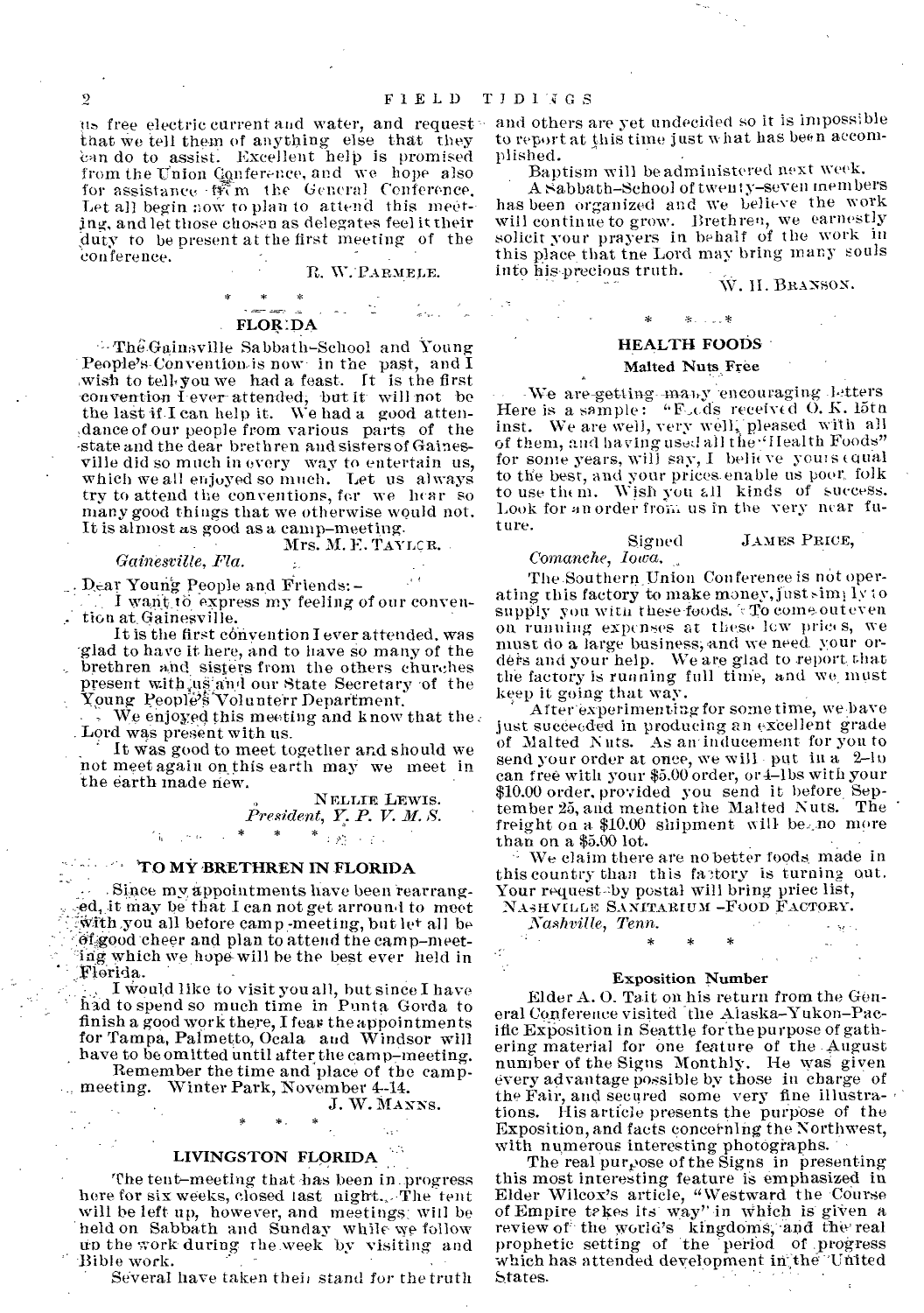Its general articles touch every phase of the Message; its Ho ne, Temperance, and Religious Liberty features are up to the usual standard.

The Lord is richly blessing definite effort with the magazine.  $53,000$  of the July-number were said. "I sold 10) copies a day every day last week. The Lord is wonderfully blessing me in my work" writes a young woman of five weeks' experience.

The suggestions and canvasses in the Signs Worker will assist you in making a success. The Augest number is an excellent one with which to begin work.

Twenty five copies cost \$1.03; they bring \$2.50. One hundread copies cost \$4.00; you sell them for \$10.00. Order of the Tract Society.

#### Florida Items

Brothet. Whitford reports a good interest in his Bible reading 'work at' Ormond, and that the new church at Daytona is growing spiritually.

11.'ethren Branson and W.ebster report several new Sabbath Keepers, as a result of their meeting at Livingston, and the interest is still good.

Elder Parmele baptized one at Lakeland and two at Gainesville recently.

Elder Manus reports six additions to the Punta Gorda church as a result of his meeting, and still others are hoped for.

The Sabbath school conventions have been seasons of blessing. We believe they have come to stay.

Send to Brother W. F. Martin, Fort Ogden for an announcement of the Fort Ogdes Church and Intermediate School.

Dean. Dr. J. J. Dean' of Palm View, Florida lied of apoplexy at 4:30 A. M. Sabbath July 24,1909. The doctor had a stroke about one year ago, from the effect of which he never fully recovered He had been failing very fast for a month past, and finally was taken to the sanitarium at  $\sqrt{r}$  rlando,. but had another stroke 48 hours after his arrival, from which he died 24 hours lafer. He accepted the present truth about 25 years ago, and. Las lived a consistent life ever since. lie was loved by all who knew him, and his godly example has been a  $\mu$ cwer for good. He had lived out his time, "three score years and twelve; had fough, a good fight, and was prepared for rest, to await the coming of the, ife Giver. Words of comfort by the writer based on Rev. 14: 13. Interment at Palm View.

A 'S 'Colored Camp-meeting for our colored brethren and sisters will be held at Cleveland, Tenn., beginning Sept. 9th, and continuing over two Sabbaths. Good help will be provided, and we sincerely hope that all our brethren and sisters will, be presentand enjoy the feast of the LOrd together. Come one and all, and bring your . friends and neighbors with you,

 $\mathcal{A}$ 

 $\mathcal{O}(\log n)$  .

J. F. POGUE.

me.  $\mathbf{f}^{\star}$ 

It is with much pleasure that we have 12arned of the success attending the tent effort at Johnson City, Tenn. Eight or nine have begun to keep the Sabbath and many mole are in the vally of decision. A num ber of the prominent members of other churches are enquiring concerning the truth. We bespeak for all of the tent companies the earnest prayers of our people.

We heartily commend the efforts of many of our young; people to secure a scholarship by the sale of our literature. It is gratifying to know, as the time for the opening of school draws near, that some have almost completed their task. What some have done many others can do. Determine that you will succeed. The class of students that come to school as the r ,suit of canvassing for a scholarship are nus t desirable. They know what iter scleeding cost and are determine to make the most of it. Such young people will probably amount to something in the world. We bid them a heat ty tiod speed.

Young people, watch for the announcement of the Missionary Volunteer Reading Course which is soon to begin. In planning your work, make a place for the Reading course. It will be a very important one.

Each one of our young' people should be a diligent reader of our excellent pal er 'The Youth's Instructor." If there is one who has not read the series of articles entitled "Youthful Witnesses" by Elder W. A. Spicer, please 1ead these articles at once. Others could with piofit reread them. When we think of what many othe'rs have suffered for Christ's sake, ocr daily trials will seem small, and our determination to be a faithful witness of the Cross will deepen.

"Character is the great harvest of life." M. ofB. p 129.

"The faitl.ful discharge of tcday's duties is the best  $p+q$  aration for tomorrow's trials." M. of H. p 481.

"Actions repeated from habits, form character, and by the cranacter curvestry for  $\lim_{n \to \infty}$  and for eternity is decided." C. 0. L. p 356.

"All His bidings are enablings."  $C$ ,  $O$ ,  $L$ ,  $p$  333.

"A character formed according to the divine likeness is the only treasure that we can take from this world to the next." C. O. L.  $p$  332.

"It is Satan's work to flatter. C. 0. L. p 161.

 $\sim$  "The value of man is estimated intheaven . according to the capacity of the heart to know  $\Theta$ od $\mathcal{P}$ <sup>1</sup> $\Theta$ .  $\Theta$ . 14: p 354.<sup>9</sup>

"The greatest qualification for any man is to obey implicitly the word of the Lord." C. O. L.' p 359.

"Sanctification consists in the cheerful performance of daily duties in perfect obedience to the will of God." C. O. L. p. 360.

"No one who is not growing daily "in capability , and usefulness is fulfilling the purpose